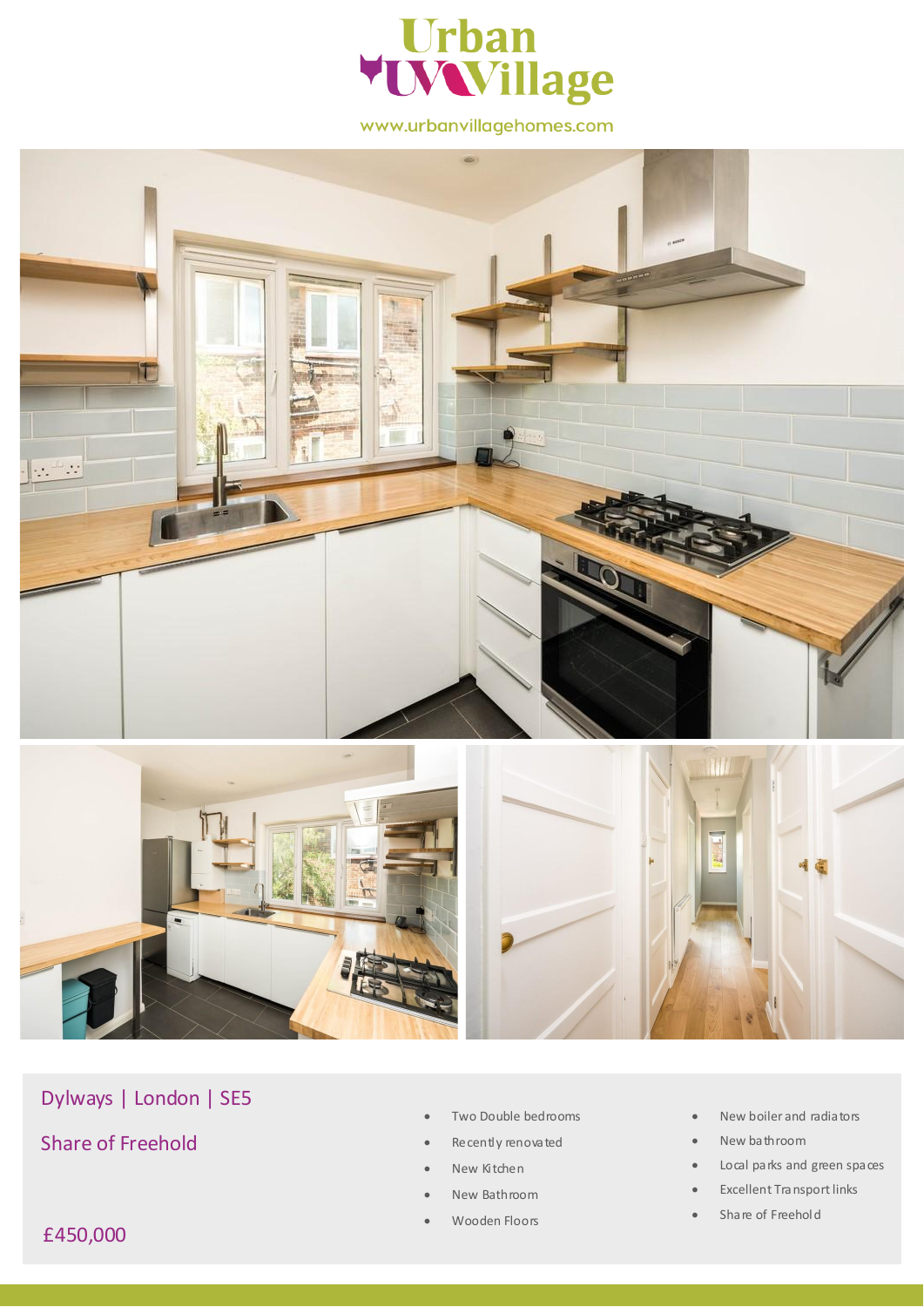



Two double bedroom maisonette on a quiet, leafy road off Denmark Hill. It has been recently renovated to a high standard. There is a new fitted kitchen and boiler, wood flooring has been laid throughout, and new radiators have been installed in every room. The living room is spacious as are the two bedrooms and the flat has ample built in storage solutions. Excellent transport links to Central London. It is only a short walk across Greendale Playing Fields to East Dulwich station and Denmark Hill station is equally walkable. The bars, bistros and cafés of Dulwich village and Lordship Lane are very nearby and the property is an easy stroll to King's College Hospital. There are also excellent schools nearby. Share of Freehold.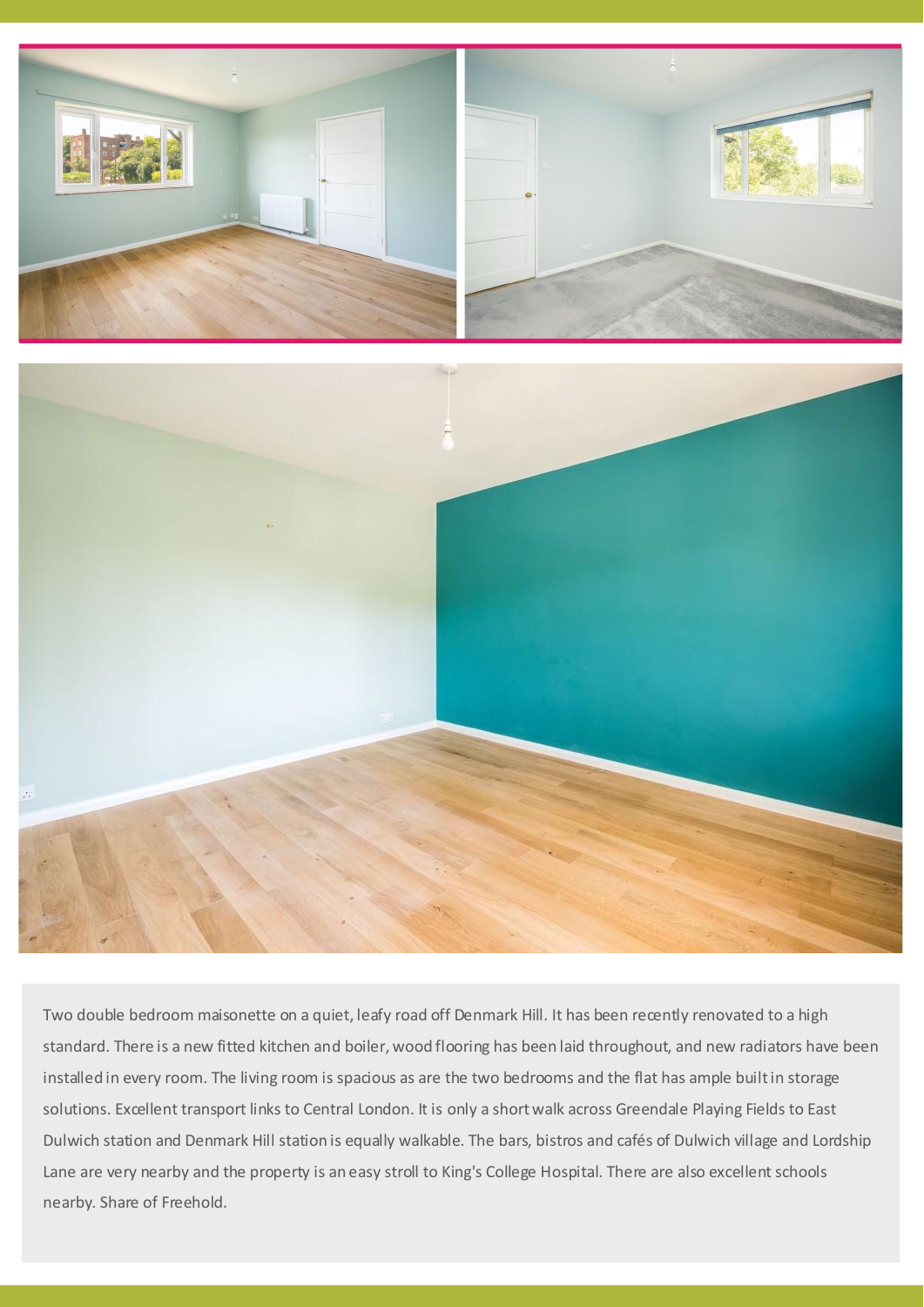